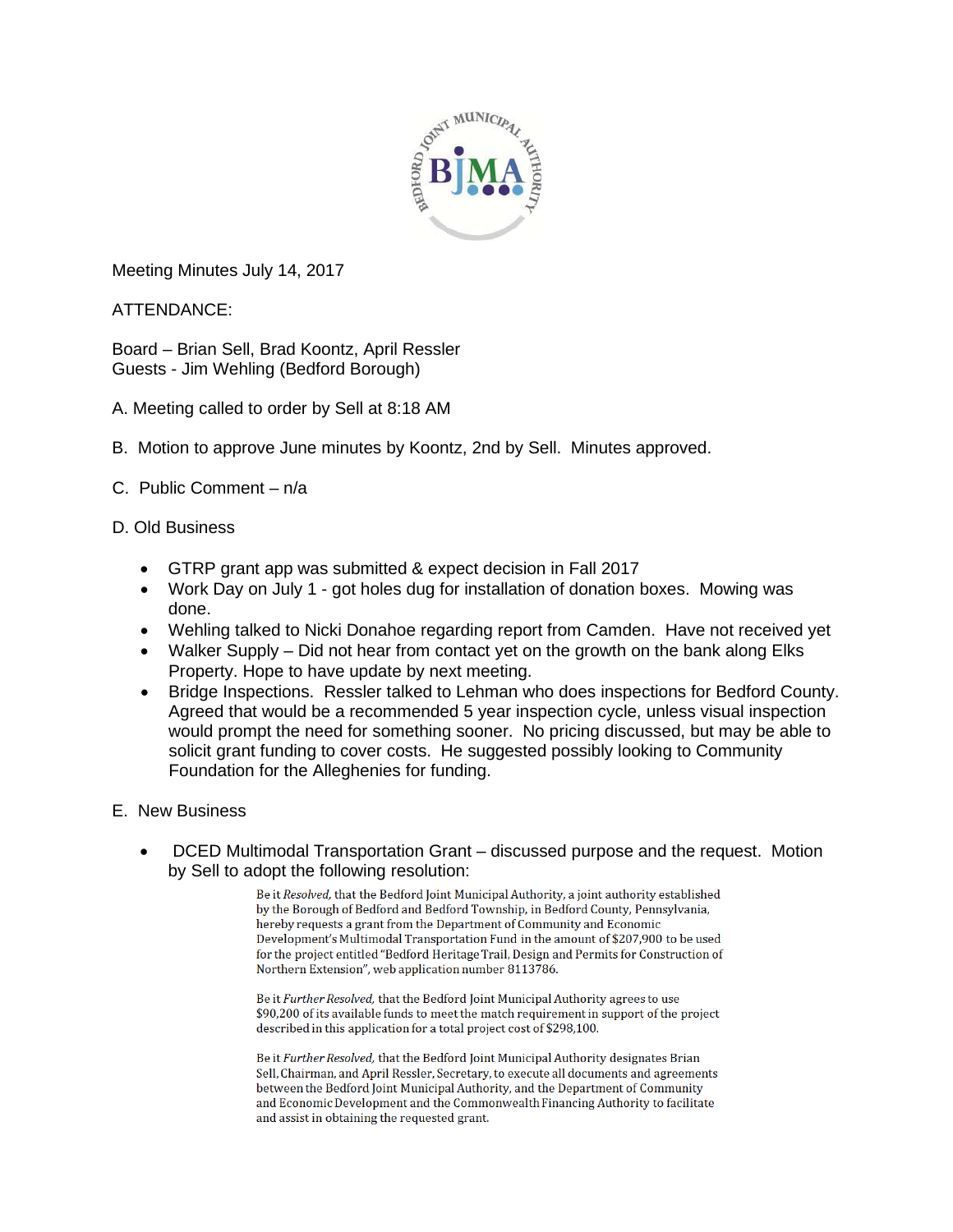2nd by Koontz. Resolution Passed. Due date is July 31. Expect decision by November 2017. Ressler to send notification letters to Bedford Borough, Bedford Township, Bedford County Planning Commission and Southern Alleghenies Planning & Development Commission.

- Wehling discussed again the support from OBV. We need to have enthusiastic support. Wehling documented response to their concerns via email prior to the OBV board meeting on July 13th. Wehling to follow up with OBV.
- Omni Bedford Springs approached BJMA about putting a barn out by corn field along the trail for horses and install a horse trail along the BHT which would connect with their horse trail system. Suggesting a Breezewood company to bring horses in for guests to use for horse trail rides. Sell to invite John Hess to our next meeting to further discuss.
- Wehling discussed opportunity of TA Set-Aside Transportation Alternative Program TAP Century 21 Federal Transportation Program - with grant applications due in September 2017. (Former TEP program). \$55 Million available for Statewide & additional \$15 Million for urban areas. \$1 Million soft cap per project & to be used with no match & 100% of construction costs. Want project to be started by August of 2020. Authorities are eligible. We are in District 9 Rural. Wehling to prepare a matrix of the various funding sources, grant deadlines, eligible amounts & matching requirements for a better understanding of how financing could be assembled.
- Wehling presented Trail Use Data Report See attached. Averaging 8.69/hour. Going to change collection to daily data now that we have case for the camera.

## F. Reports of Officers

## 1. Chairman

2. Secretary - presented items for upcoming insurance renewal. D&O applications for signature, Terrorism to be rejected and discussed option to include Money & Securities coverage. Ressler to submit to RWR to handle. Ressler noted she is not agent on the policies.

- 3. Treasurer
	- see attached report
	- Need to bill PA Greenways Grant from August of 2016. Need copy of Grant Agreement. Ressler to send to Koontz.

Motion by Sell to adjourn 9:25 AM, 2<sup>nd</sup> by Ressler. Meeting Adjourned.

*Next Meeting August 11th, 2017 @ 8:15 AM at Penn Square Center Conference Room*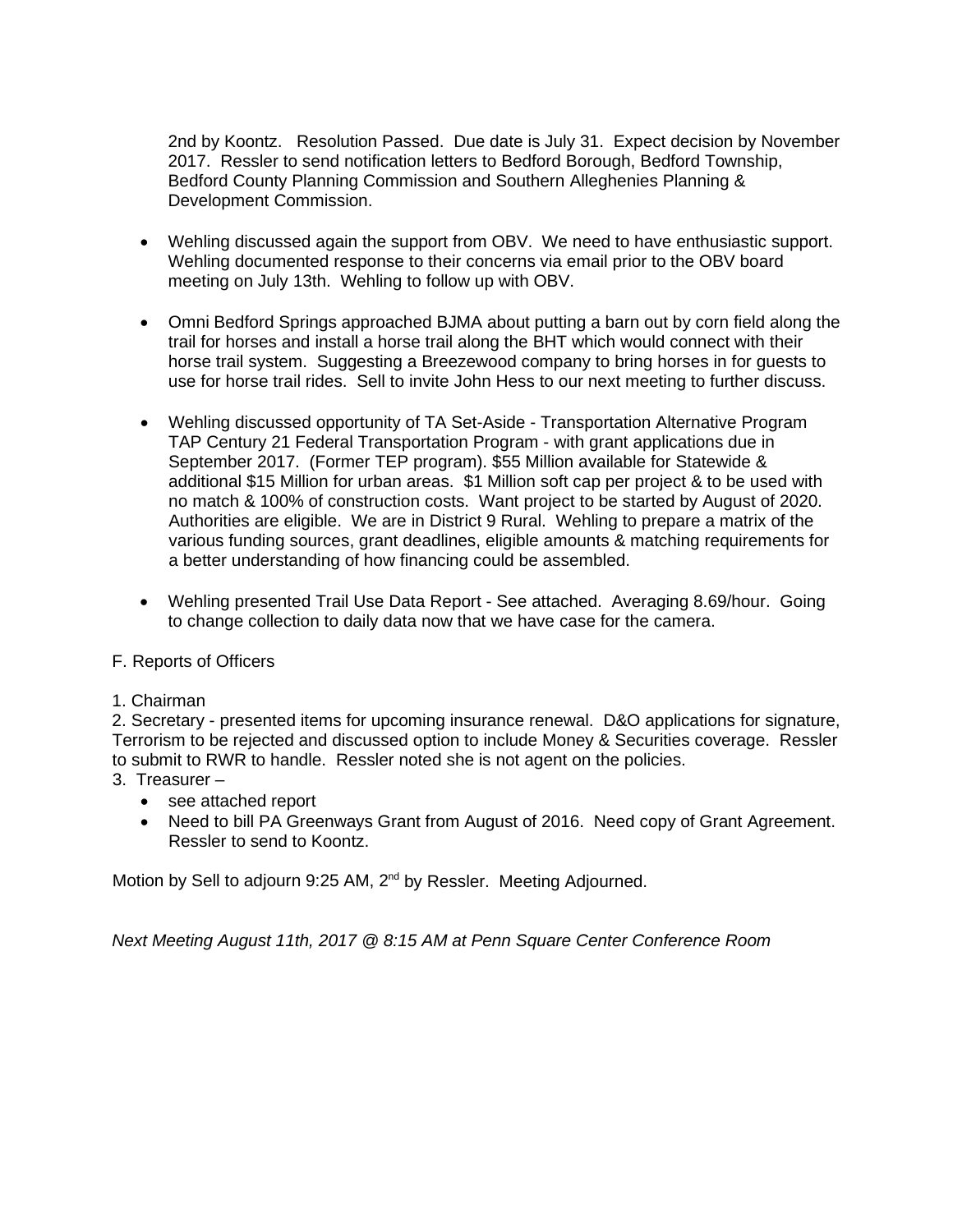## **BJMA Treasurer's report** 7/14/2017

| <b>Current checking</b><br><b>Current savings</b>      | 1,379<br>67,302       |
|--------------------------------------------------------|-----------------------|
| Total                                                  | <u>68,681</u>         |
| Deposits                                               |                       |
| Fence plaques<br>Interest                              | 300<br>$\overline{a}$ |
| <b>Total deposits</b>                                  | <u>309</u>            |
| <b>Disbursements</b>                                   |                       |
| April Ressler/Vistaprint letterhead                    | <u>64</u>             |
| <b>Total Disbursements</b>                             | <u>64</u>             |
| Transfer from checking<br><b>Transfer from savings</b> |                       |
| Accounts receivable                                    |                       |
| Credit card rebates                                    | 4                     |

 $\sim$   $\lambda$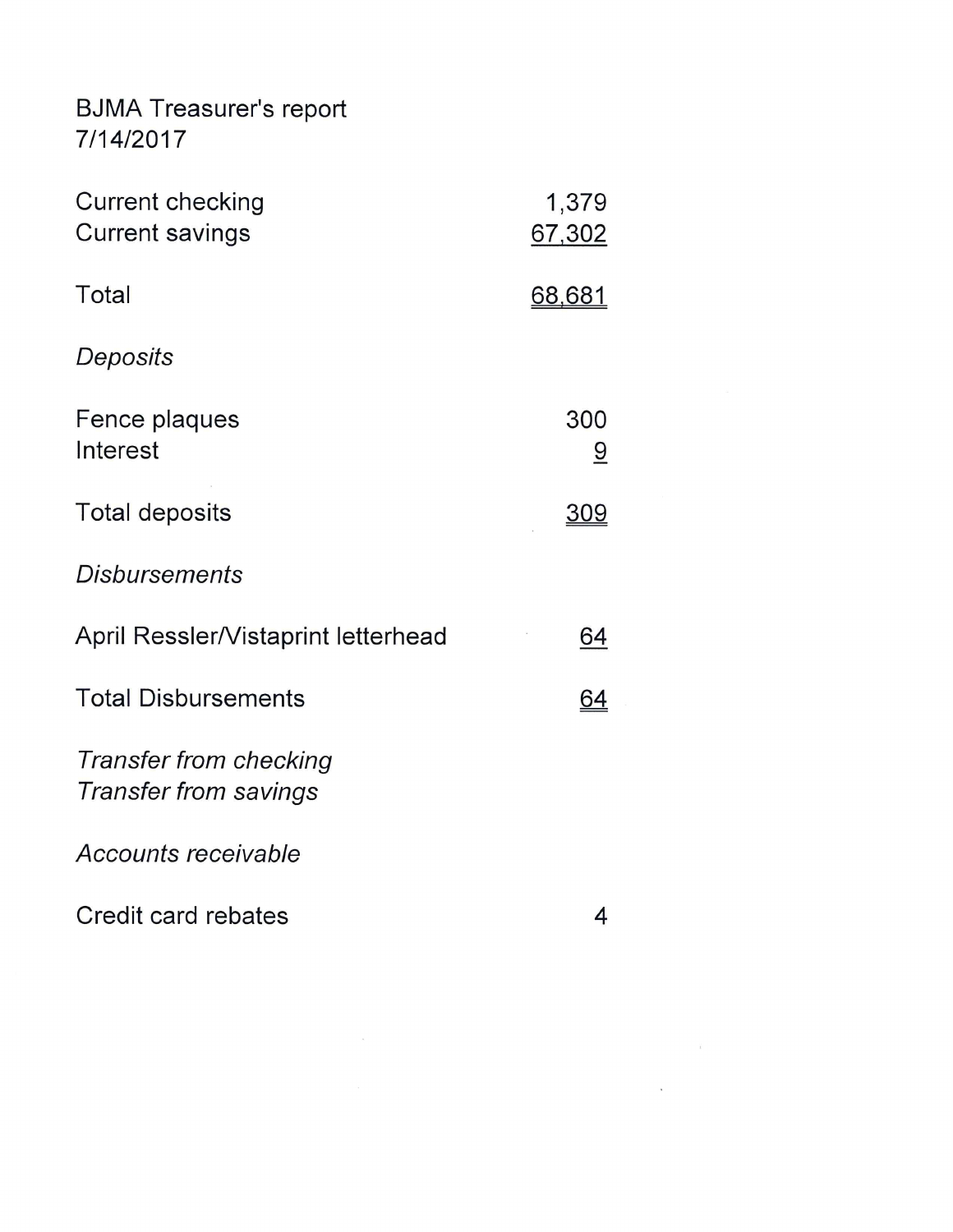|                                                             |                                             | 32             | 22             | 22                  | 28       | $\overline{a}$ | ದೆ            | 32                    | 45             | $\frac{8}{3}$ | $\overline{21}$       | 55            | 24                | $\overline{4}$  | 54             |
|-------------------------------------------------------------|---------------------------------------------|----------------|----------------|---------------------|----------|----------------|---------------|-----------------------|----------------|---------------|-----------------------|---------------|-------------------|-----------------|----------------|
|                                                             | Direction Direction<br>From N               | 20             | 39             | 22                  | 26       | $\mathbf{1}$   | $\frac{8}{3}$ | 29                    | 38             | 23            | $\overline{a}$        | 39            | 22                | 22              | $\overline{q}$ |
|                                                             | Weather From S                              | 50s, Sun       | 60s            | 60s                 | 50s      | 50s            | <b>70s</b>    | 80s                   | <b>70s</b>     | 80s           | 90                    | 70s, sun      | 80s<br>rain       | 80s<br>humid    | 80s            |
|                                                             |                                             | თ              | 13             | $\mathbf 2$         | w        | $\mathbf{1}$   | $\infty$      | 11                    | $\frac{8}{18}$ | $^{12}$       | ω                     | $\frac{8}{1}$ | 7                 | 26              | $\frac{1}{6}$  |
|                                                             | No of Dogs No. Biking No. Running           | 4              | w              | $\mathbf 2$         | ᅱ        | H              | ဖ             | w                     | O              | $\infty$      | O                     | $\infty$      | m                 | w               | $\mathbf{1}$   |
| .<br>2<br><b>BJMA Trail Use Data Report</b><br>$\mathsf{M}$ |                                             | $\overline{ }$ | $\mathbf 2$    | H                   | 0        | w              | w             | 4                     | $\overline{a}$ | S             | $\circ$               | 님             | $\mathbf{\Omega}$ | $\mathbf 2$     | m              |
|                                                             |                                             | 39             | 4 <sup>3</sup> | $\overline{a}$      | 50       | $\frac{8}{10}$ | 65            | 45                    | 65             | 54            | 28                    | 68            | $\frac{34}{3}$    | $\overline{37}$ | 76             |
|                                                             | No. of Users No. Walking<br>dogs)<br>(Excls | 52             | 61             | 4<br>ᠴ              | 54       | ႙              | 79            | 53                    | 83             | 71            | 54                    | $\frac{4}{5}$ | 46                | 89              | 103            |
|                                                             | Hours<br>$\mathfrak{b}$                     | 3.5            | 4.3            | $\overline{ }$      | 3.5      | 4              | 6.75          | $\boldsymbol{\omega}$ | $\infty$       | თ             | $\boldsymbol{\omega}$ | 11            | $\overline{a}$    | $\overline{c}$  | 12.5           |
|                                                             | <b>Both</b><br>Μ                            | AM             | Μ              | AM <sub>to PM</sub> | AM to PM | Μ              | AM to PM      | AM to PM              | AM to PM       | AM to PM      | AM to PM              | AM to PM      | AM to PM          | AM to PM        | AM to PM       |
|                                                             | Day of                                      | Sun            | Wed            | Thurs               | Sun      | Tues           | Sat           | Sun                   | Thurs          | Sat           | Sun                   | Tues          | Wed               | Thurs           | Tues.          |
|                                                             | Month Week                                  | Apr            | Apr            | Apr                 | Vay      | May            | Jun           | Jun                   | Jun            | $\Xi$         | اسر                   | $\Xi$         | <b>S</b>          | Jun             | $\overline{a}$ |

 $\zeta$